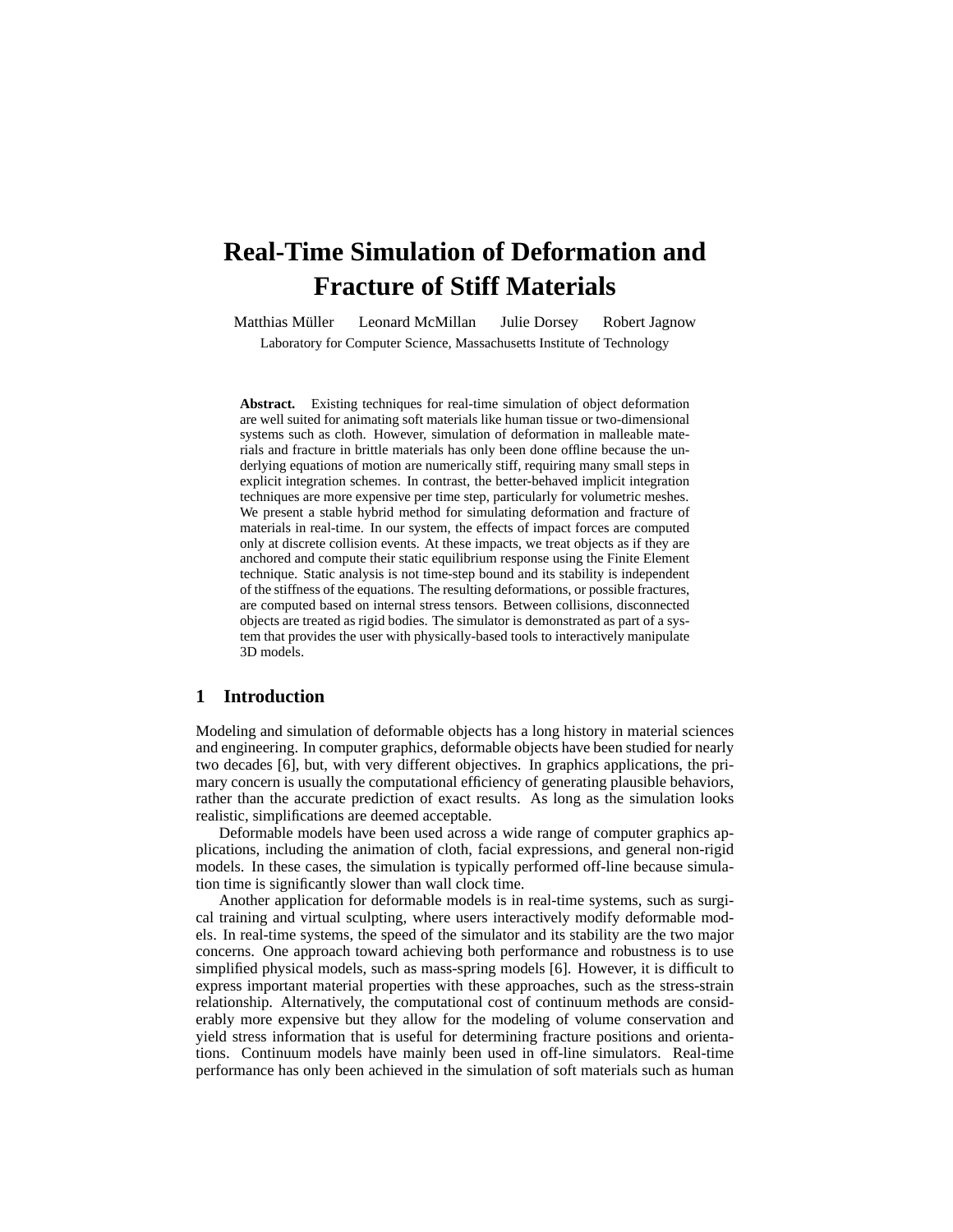tissue or in the simulation of cloth represented by a 2D mesh.

In this paper, we describe techniques for simulating the deformation of malleable materials, such as soft metals and plastics, and the fracture of brittle materials, such as stone or glass. Our approach employs continuum methods and operates in realtime. We have integrated these techniques into a physically-based animation system for objects represented by volumetric tetrahedral meshes. Simulating the dynamics of such materials is computationally expensive because explicit integration of the equation of motion is stable only for small time steps. The range of possible time steps is bound by the largest natural frequency of the system. In contrast, implicit integration is stable independent of the size of the time step, but at every step, a linear system of equations has to be solved, which makes it computationally much more expensive per time step. Implicit integration as been used in real-time simulation, but only for 2D meshes, such as cloth [1].

We solve these problems by exploiting the fact that the transient behavior of stiff materials can be neglected in a real-time simulation without significant loss of realism. The natural frequencies of stiff materials tend to be higher than the frame rate of the simulator, and these vibration modes are quickly damped, at least visually, by the object's mass. This makes simulation of these high frequency vibrations dispensable. As long as an object is anchored, we only compute its static equilibrium response to forces. No time steps are involved in the process of finding the object's final steady state. By using this approach, we still have access to all the stress information needed to deform the model and/or simulate its fracture. However, static analysis cannot be used to compute the trajectories of disconnected pieces. Because we neglect internal vibrations, we treat disconnected pieces as rigid bodies between impacts. Their trajectories are computed using rigid body dynamics. When a collision occurs, we compute the effect of the impact force using a static analysis. The body is fractured according to its internal stresses, and new bodies are generated if the fracture process causes fragments to become disconnected.

#### **1.1 Related Work**

To improve the numerical stability of the simulation of stiff materials Terzopoulos *et al.*[11] proposed a hybrid model that breaks a deformable object into a rigid and a deformable component. The rigid reference body captures the rigid-body motion, while a discretized displacement function gives the location of mesh nodes relative to their position within the rigid body. This method is intended to improve the numerical condition of the underlying equations of motion, however, it does not significantly decrease the computational cost of the simulation. Our approach is similar, but it is hybrid in time. We neglect the displacements from the rigid reference frame between collision events, which makes the simulation both stable and fast. However, when objects collide, we compute the displacements, stresses and fracture bases on a continuous model.

O'Brien *et al.* [7], described a technique for simulating brittle fracture of stiff materials. They discretized the continuum mechanics equations using the Finite Element method based on constant strain tetrahedra. Their use of an explicit integration scheme restricts the time step of the simulation to very small values that are not suitable for realtime animation. Another problem is the crack-tip propagation or growth rate. Because the cracks can only grow one tetrahedron per time step, many iterations are required to break an object in two or more pieces. Our approach is similar in that we use the same continuous model and the constant-strain tetrahedron approximation to compute displacements and stress tensors. However, we solve for static equilibrium configurations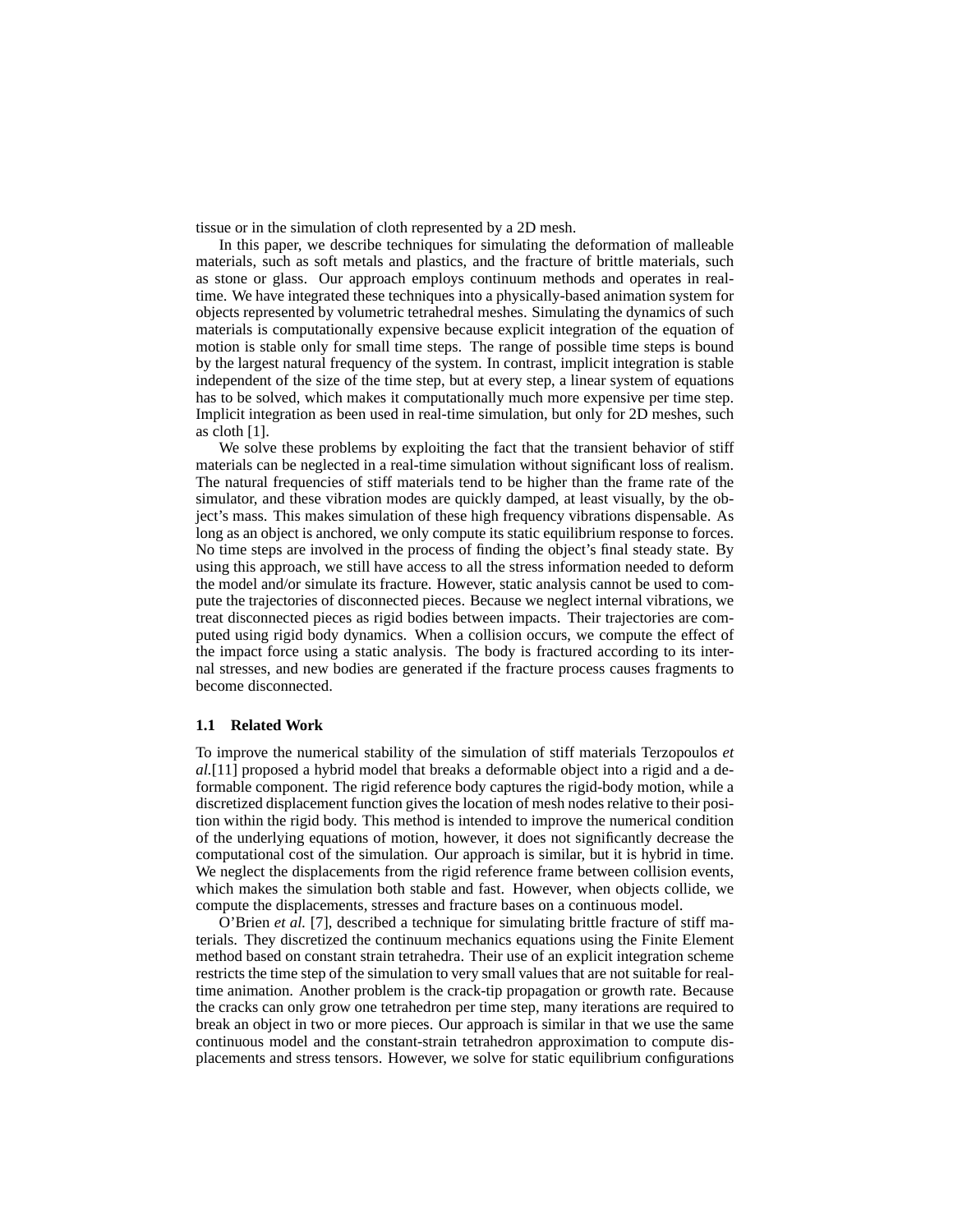rather than integrating the general equation of motion, and we do this only at collision events. We use the orientation of stress tensors to compute fracture planes and cracks, thus making the rate and size of crack propagation independent of the tetrahedral mesh's granularity.

Real-time performance in simulating deformation based on continuous models has been achieved for soft materials such as human tissue for use in virtual surgical training systems. Zhuang [13] uses the Finite Element method to simulate global deformation of human tissue in real-time. However, his explicit integration scheme is appropriate only for soft materials and not suitable for cloth — which is stiff in certain directions — or other stiff materials like plastic or stone.

Baraff *et al.*[1] describe a technique for simulating cloth using an implicit integration scheme. The implicit integration method can take large time steps without loss of stability. However, for every time step, a system of linear equations has to be solved. Cloth is represented as a 2D mesh of triangles. The method is not as well suited for 3D meshes of tetrahedra. First, the number of vertices is substantially larger in a volumetric model, and second, the linear system is not as "banded" as in the 2D case, which makes implicit integration computationally expensive for 3D objects.

Recently, Smith *et al.*[9] have proposed a novel approach for simulating brittle fracture of stiff materials in real-time. They represent objects as a set of point masses connected by distance-preserving linear constraints. The forces exerted by these constraints during impact are computed using Lagrange multipliers. In contrast to our approach, these rigid constraints do not allow for computing object deformations caused by collision forces, nor do they yield strain orientation information that we need for our fast crack propagation procedure.

#### **1.2 Overview**

In the next section, we describe the continuous model that we use. We discretize it using the Finite Element method based on constant strain tetrahedra. First we provide an overview of standard techniques to compute static elastic and plastic responses. Then we introduce our new hybrid algorithm to simulate the dynamics of freely moving objects. Then we show how to accelerate the core procedures of the Finite Element method. Last, we present a collection of our results.

## **2 Modeling Deformation**

Our virtual animation system provides tools for manipulating objects. These objects are represented by 3-dimensional tetrahedral meshes. A tool generates a local force field. The shape of that force field depends on the type of tool as well as on the direction and intensity of its application. The task of the physical simulator is to compute the deformation of the object and the fracturing process based on the applied force field.

A variety of models have been used to simulate the behavior of deformable objects. Mass-spring models are simple and fast to compute. However, models that treat objects as a continuum yield a range of important additional information, not to mention results that are more accurate. The deformations of objects in a continuous model are described by a set of partial differential equations. For realistic objects, these equations cannot be solved analytically. The Finite Element method is a standard technique to solve partial differential equations [2]. Here, the object is subdivided into elements of finite size. Over an element, the continuous deformation field is interpolated from deformation values at the nodes. By connecting elements, the deformation field is interpolated over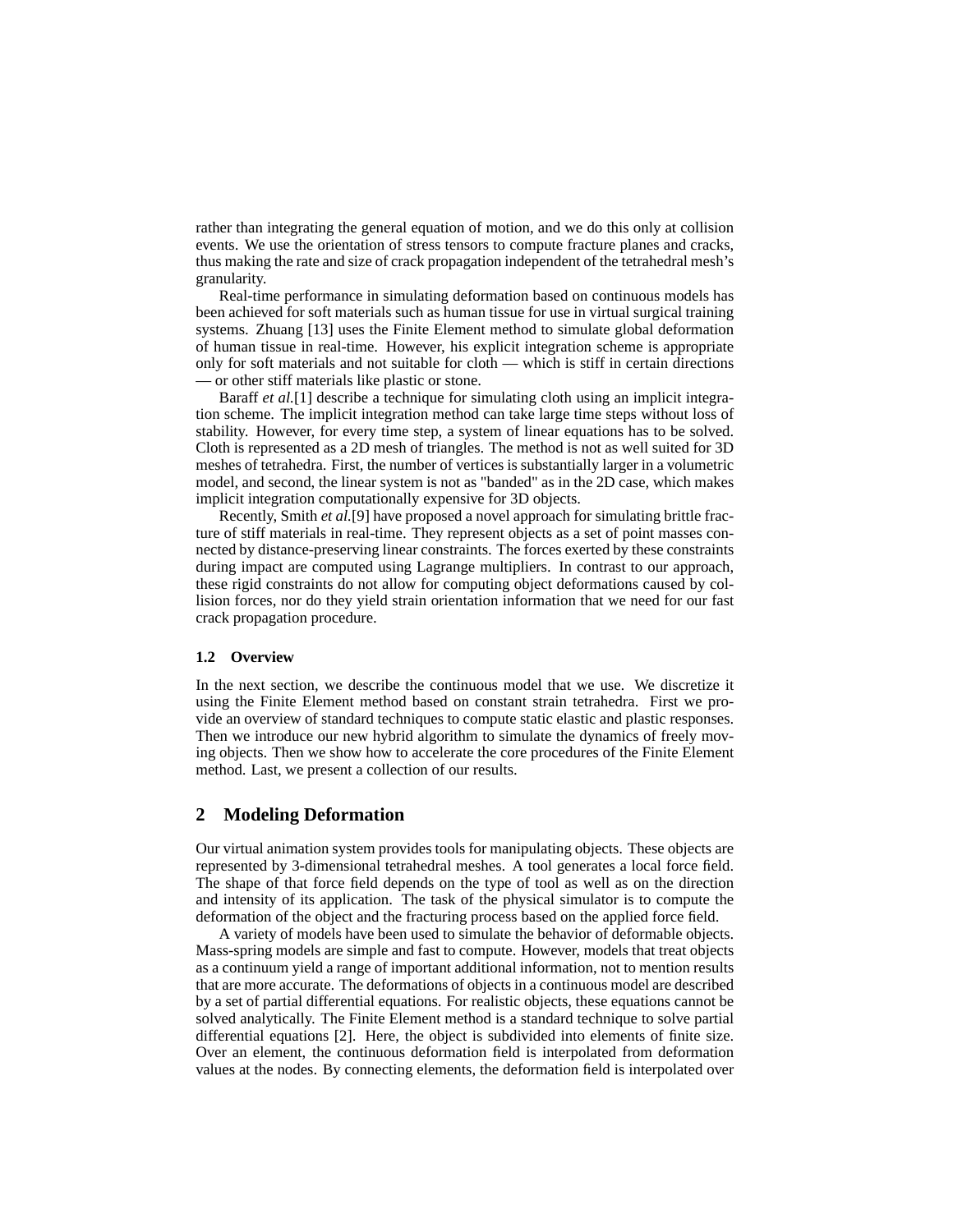the entire object in piecewise continuous fashion. Instead of solving for a continuous vector field, deformations at discrete points or nodes in the objects have to be computed, and the differential equations at these nodes are treated as set of simultaneous algebraic equations.

## **2.1 Continuous Model**

In one dimension, Hooke's law of elasticity can be stated as follows:

$$
\sigma = \frac{\Delta F_n}{\Delta A} = E \frac{\Delta l}{l} = E \varepsilon.
$$
 (1)

The scalar stress  $\sigma$  measures the force  $\Delta F_n$  applied perpendicular to the surface ∆*A*. This force causes a deformation (strain) ε of the object measured by the change in length perpendicular to ∆*A* with respect to the original length of the object. The scalar elasticity Modulus *E* relates the strain ε to the stress  $\sigma$ .

In three dimensions, forces, orientations of surfaces, and node displacements can be represented as 3-dimensional vectors, and the quantities that relate them, namely  $\sigma$ and ε can be expressed as 3 by 3 matrices. The derivation of these tensors can be found in continuum mechanics textbooks [3]. In this paper, we focus primarily on how these quantities can be computed efficiently. The following equations are very similar to those presented by O'Brien *et al.* [7], although we have chosen to use matrix notation for reasons of compactness and ease of manipulation. Matrix notation also exposes various symmetries that we will later take advantage of to speed up the computation of forces.

Let  $\mathbf{u} = [u_1, u_2, u_3]^T$  be the spatial coordinates of an undeformed object point. The deformation of the object can be described by a function  $\mathbf{p}(\mathbf{u}) = [p_1, p_2, p_3]^T$ , which maps locations in the undeformed coordinate frame to locations in world coordinates. This function must be differentiable within connected pieces of the object. In three dimensions, there are several ways to measure deformation. One approach is to use Green's strain tensor, which is invariant with respect to rigid body transformations applied to **p**, and vanishes when the material is not deformed. It is accurate for arbitrary deformations. However, the fact that it is non-linear causes some difficulties that we will treat later. Green's 3 by 3 symmetric tensor reads:

$$
\varepsilon = \mathbf{J}_u(\mathbf{p})\mathbf{J}_u^T(\mathbf{p}) - \mathbf{I},
$$
\n(2)

where  $J_u(p)$  is the Jacobian of the vector function **p** with respect to the vector **u**.

Hooke's law relates stress,  $\sigma$ , to the strain, ε. For isotropic materials, this relation can be expressed using only two constants  $\mu$  and  $\lambda$ , which are the Lamé constants of the material:

$$
\sigma = 2\mu\epsilon + \lambda \text{Trace}(\epsilon)\mathbf{I}
$$
 (3)

Both the strain and stress tensors are symmetric and functions of the material coordinates **u**. They are used to compute the elastic potential density, η, as

$$
\eta = \frac{1}{2} \text{Trace}(\sigma \varepsilon). \tag{4}
$$

The total elastic potential is obtained by integrating η over the volume of the body. According to the principles of energy conservation, the internal work (elastic potential) has to be equal to the external work done by the external forces. Thus, given an external force field, the deformation function **p** can be computed as the solution to a partial differential equation.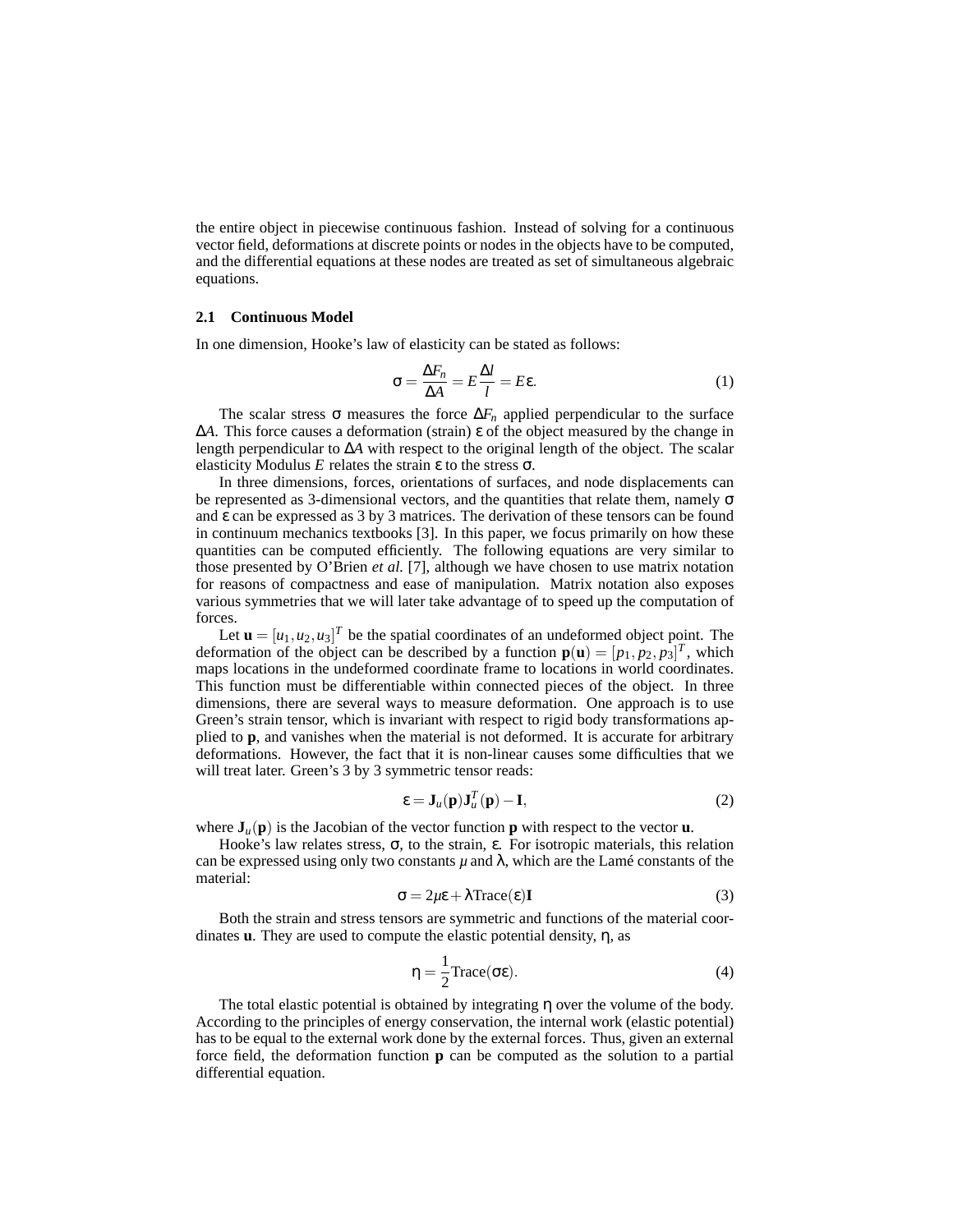#### **2.2 Finite Element Formulation**

The Finite Element method approximates the deformation function **p** as piecewise smooth between discrete elements. The elements can be of arbitrary shape as long as they share nodes and faces with adjacent elements and cover the region of interest. We use tetrahedral meshes because they are simple, flexible and computationally inexpensive. Within a tetrahedron, a linear approximation of **p** is used. Such linear deformations yields constant strain and stress tensors within each element. Therefore, these quantities can be moved outside of any integration over an element's volume. Like O'Brien *et al.* [7], we assume constant strain tetrahedra and use barycentric coordinates for interpolating within them. We will restate these formulas and later show how to compute them efficiently as well as show how to compute the static equilibrium using a non-linear strain tensor.

Let  $\mathbf{m}_1, \mathbf{m}_2, \mathbf{m}_3, \mathbf{m}_4$  be the coordinates of the four nodes of a tetrahedron in the undeformed material coordinate frame, and let  $\mathbf{x}_1, \mathbf{x}_2, \mathbf{x}_3, \mathbf{x}_4$  be their deformed world coordinates. First we need the linear continuous deformation function **p**(**u**) for this tetrahedron, which maps  $\mathbf{m}_i$  to its corresponding  $\mathbf{x}_i$ . Let  $\mathbf{b} = [b_1, b_2, b_3, b_4]^T$  be barycentric coordinates defined in terms of the element's nodal positions in the undeformed coordinate frame. ·  $\overline{a}$ ·

$$
\begin{bmatrix} \mathbf{u} \\ 1 \end{bmatrix} = \begin{bmatrix} \mathbf{m}_1 & \mathbf{m}_2 & \mathbf{m}_3 & \mathbf{m}_4 \\ 1 & 1 & 1 & 1 \end{bmatrix} \mathbf{b}.
$$
 (5)

We use these barycentric coordinates **b** to identify the interpolated point, **u**, with its corresponding position in world coordinates, **p**:

$$
\left[\begin{array}{c}\mathbf{p}\\1\end{array}\right]=\left[\begin{array}{cccc}\mathbf{x}_1 & \mathbf{x}_2 & \mathbf{x}_3 & \mathbf{x}_4\\1 & 1 & 1 & 1\end{array}\right]\mathbf{b}.\tag{6}
$$

These relations can be combined to define a direct mapping

$$
\mathbf{p}(\mathbf{u}) = \begin{bmatrix} \mathbf{x}_1 & \mathbf{x}_2 & \mathbf{x}_3 & \mathbf{x}_4 \\ 1 & 1 & 1 & 1 \end{bmatrix} \beta \begin{bmatrix} \mathbf{u} \\ 1 \end{bmatrix},
$$
(7)

where

$$
\beta = \left[ \begin{array}{cccc} \mathbf{m}_1 & \mathbf{m}_2 & \mathbf{m}_3 & \mathbf{m}_4 \\ 1 & 1 & 1 & 1 \end{array} \right]^{-1} . \tag{8}
$$

This defines our linear deformation function **p**, allowing the computation of the strain tensor, ε, the stress tensor,  $\sigma$  and the potential density  $η$  defined in Eq. 2, Eq. 3 and Eq. 4. These terms turn out to be constant within each element.

The elastic force on the *i*th node, **f***<sup>i</sup>* , is defined as the partial derivative with respect to  **of the elastic potential density, η, integrated over an element's volume. Using** Eq. 4 and Eq. 7 we get

$$
\mathbf{f}_{i} = \frac{\nu}{2} \beta \mathbf{G} \sigma \mathbf{G}^{\mathrm{T}} \beta^{\mathrm{T}} \mathbf{x}_{i},\tag{9}
$$

where  $\nu$  is the element's volume in the undeformed coordinate frame and where

$$
\mathbf{G} = \left[ \begin{array}{ccc} 1 & 0 & 0 \\ 0 & 1 & 0 \\ 0 & 0 & 1 \\ 0 & 0 & 0 \end{array} \right].\tag{10}
$$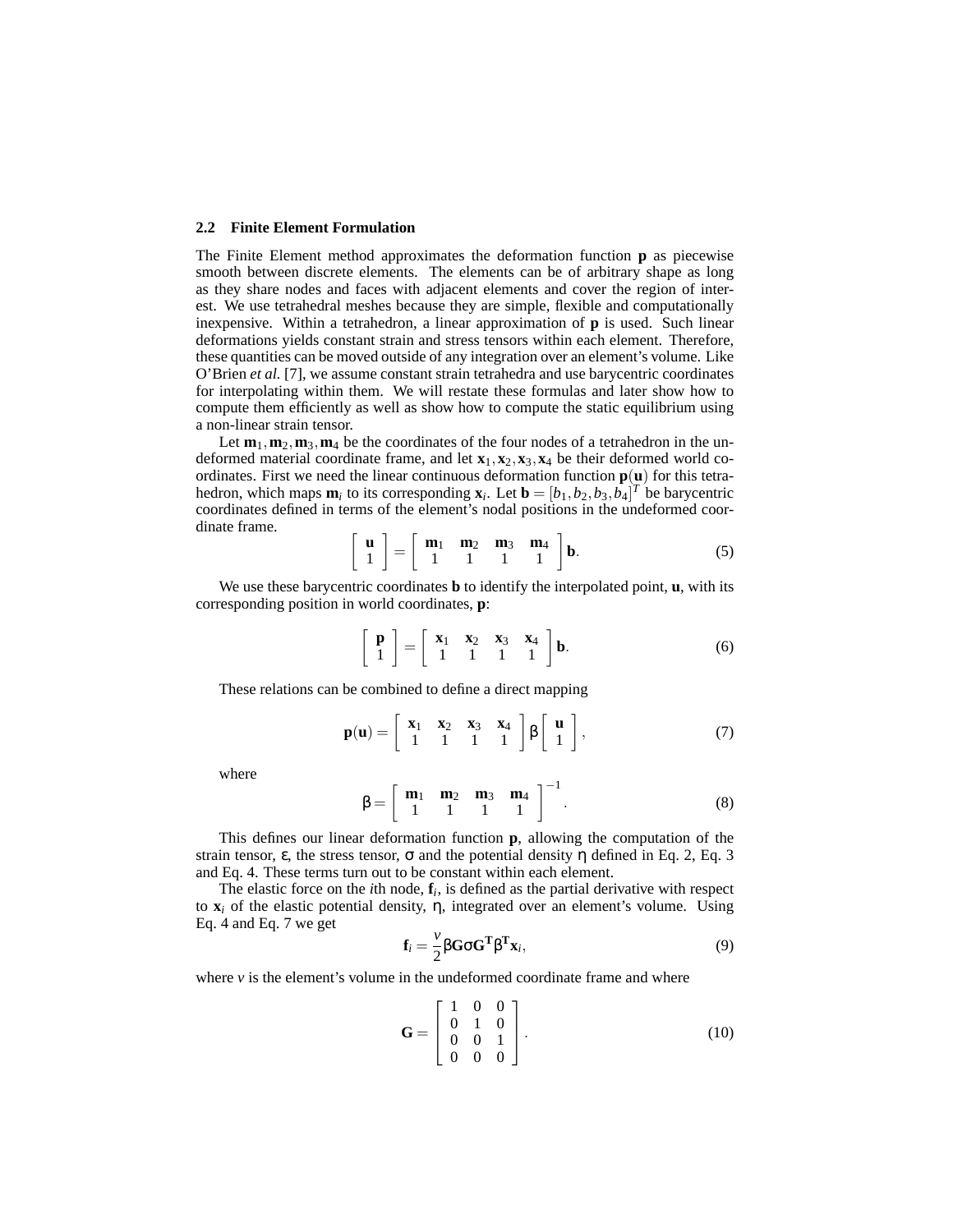In Section 3 we discuss how to compute these force vectors efficiently by exploring symmetry and other properties of the strain and stress tensors.

In order to compute the static equilibrium, we also need to compute the Jacobian of the internal forces and stresses with respect to the nodal positions **x<sup>i</sup>** . First, we rewrite Eq. 9:

$$
\left[\mathbf{f}_1, \mathbf{f}_2, \mathbf{f}_3, \mathbf{f}_4\right]^T = F'_e(\mathbf{x}_1, \dots, \mathbf{x}_4). \tag{11}
$$

Only the deformed coordinates,  $\mathbf{x}_i$ , of  $F'_e$  vary since the undeformed coordinates **m***<sup>i</sup>* are constant during the animation. The index *e* represents element number *e* in the mesh. For technical reasons, we expand  $F'_e$  to the unprimed function  $F_e$  which has the positions of all *N* nodes in the mesh as input and produces force vectors for all nodes. It ignores positions of nodes that do not belong to element *e* and produces zero forces for these nodes. Now, the global function  $F$  can be computed as a sum of all the  $F_e$ 's, as forces coming from adjacent tetrahedra can be added at the nodes

$$
[\mathbf{f}_1,..,\mathbf{f}_N]^T = F(\mathbf{x}_1,..,\mathbf{x}_N) = \sum_{e=1}^E F_e(\mathbf{x}_1,..,\mathbf{x}_N),
$$
 (12)

or simply,  $\mathbf{f} = F(\mathbf{x})$ , where  $\mathbf{f} = [\mathbf{f}_1, ..., \mathbf{f}_N]^T$  and  $\mathbf{x} = [\mathbf{x}_1, ..., \mathbf{x}_N]^T$ .

#### **2.3 Static Analysis**

In a static analysis, we solve for the positions of all nodes (**x**) such that the internal forces  $F(\mathbf{x})$  are in balance with the externally applied forces  $\mathbf{f}_{ext}$ 

$$
F(\mathbf{x}_{\text{eq}}) = \mathbf{f}_{\text{ext}}.\tag{13}
$$

To compute the coordinates **x**eq, we have to solve a nonlinear system of 3*N* equations. The non-linearity of  $F$  is due to the fact that we are using a non-linear strain tensor in Eq. 2. The most common method to solve systems of non-linear algebraic equations is the Newton-Raphson iteration [8]. First we replace  $F(\mathbf{x})$  by its first-order Taylor series approximation at **x***<sup>k</sup>* :

$$
F(\mathbf{x}_k + \Delta \mathbf{x}) = F(\mathbf{x}_k) + J(\mathbf{x}_k) \Delta \mathbf{x} + O(||\Delta \mathbf{x}||^2)
$$
 (14)

where  $J \in \mathbb{R}^{3N \times 3N}$  is the Jacobian of *F* and  $J_{ij} = \frac{\partial F_i}{\partial x_i}$  $\frac{\partial F_i}{\partial x_j}$ . We can now rewrite Eq. 13 as

$$
F(\mathbf{x}_{eq}) = F(\mathbf{x}_k + \Delta \mathbf{x}) \approx F(\mathbf{x}_k) + J(\mathbf{x}_k) \Delta \mathbf{x} = \mathbf{f}_{ext}
$$
(15)

or

$$
J(\mathbf{x}_k) \Delta \mathbf{x} = \mathbf{f}_{\text{ext}} - F(\mathbf{x}_k). \tag{16}
$$

Given an estimate of  $\mathbf{x}_k$  for  $\mathbf{x}_{eq}$ , we first evaluate *J* at position  $\mathbf{x}_k$  and solve this linear system for ∆**x** using the iterative Conjugate Gradients method [8]. Then, **x***k*+<sup>1</sup> = **x***<sup>k</sup>* +∆**x** is the next guess for **x**eq.

#### **2.4 Simulating Plastic Behavior**

So far, our analysis has dealt with only perfectly elastic objects. Such objects remain deformed as long as forces are applied. When the forces are removed, such objects resume their original shape. There is another interesting class of materials that exhibit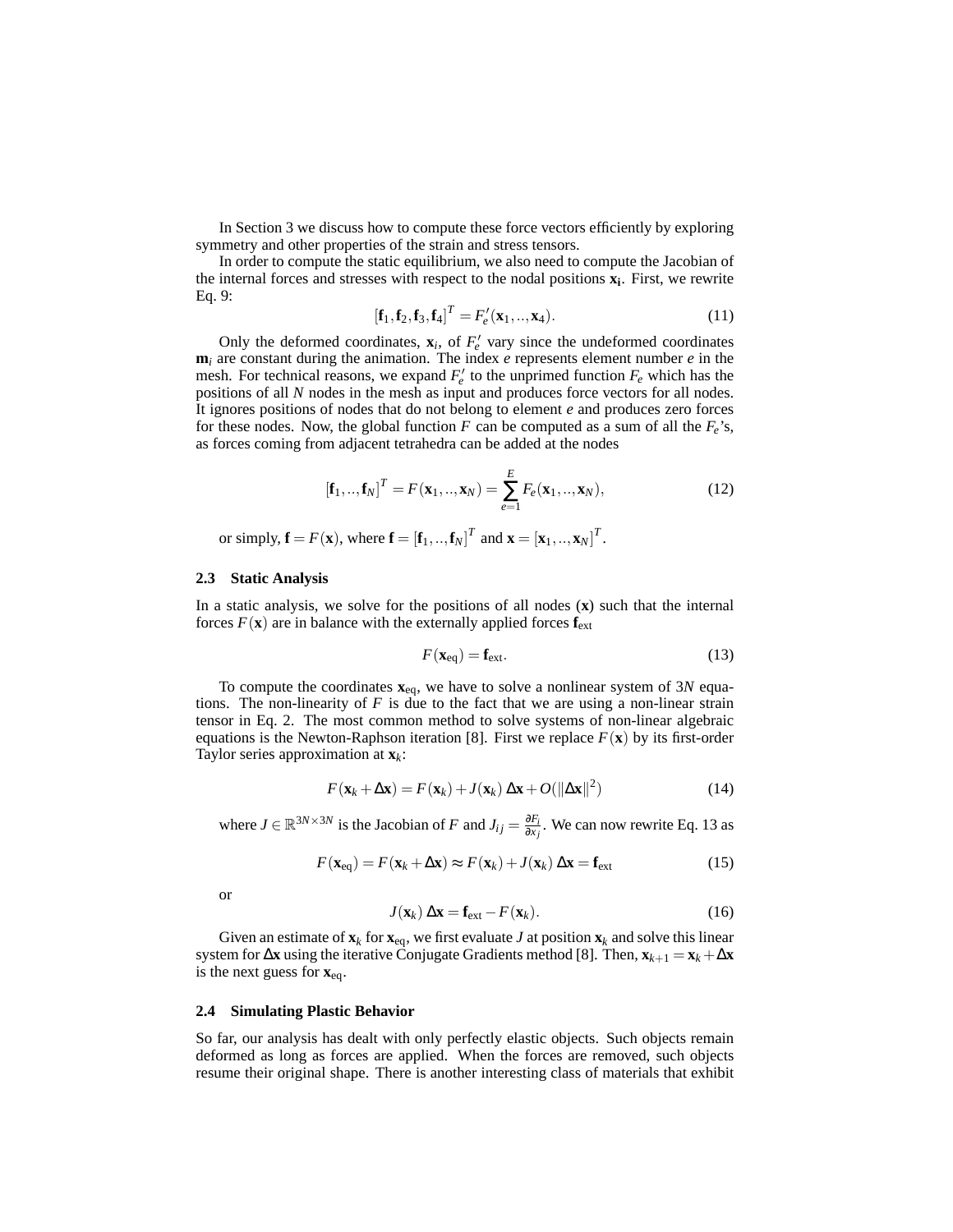

Fig. 1. Tetrahedra within radius  $r_{frac}$  from the tetrahedron under tensile stress are marked depending on their position with respect to the fracture plane  $\alpha$ 

plastic deformations, such as malleable metals or clay. A perfectly plastic material absorbs the elastic energy. That is, it keeps its deformed shape when the forces are removed.

To simulate the plastic behavior of malleable materials, we use a technique similar to Terzopoulos and Fleischer in [10]. Whenever the deformed coordinates **x** deviate too much from the original shape of the object **m**, we copy the deformed world coordinates to the undeformed coordinates, thereby absorbing the elastic potential energy. Figure 4 (see Appendix) shows a clay teddy bear. The deformations caused by impacts are absorbed and accumulate over time.

#### **2.5 Fracture Modeling**

In order to simulate fracture at interactive rates we devised a simplified physicallybased method to separate tetrahedra. In the process of computing the forces for the static analysis, the stress tensors for all tetrahedra in the mesh have to be evaluated. The stress tensor  $\sigma$  is a symmetric 3 by 3 matrix and has thus 3 real eigenvalues. These eigenvalues correspond to the principal stresses, and their eigenvectors to the principal stress directions [2]. A positive eigenvalue indicates tension while a negative value represents compression.

The maximum tensile stress criterion assumes that fracture of a material occurs when the maximum tensile stress exceeds a specific stress threshold, which is a material parameter. For all tetrahedra, we evaluate the largest eigenvalue  $d_{max}$  of  $\sigma$ . If  $d_{max}$  is greater than the fracture threshold of the material, we split the tetrahedral mesh along a plane α perpendicular to the eigenvector of  $d_{max}$ . Most isotropic materials break in this way, since this is how the greatest deformation energy is released [5]. Depending on the size of  $d_{max}$  and the material type, we determine a radius  $r_{frac}$  of impact. All tetrahedra within distance  $r_{frac}$  from the greatest stress tetrahedron, where the crack originates in our model, are marked with a plus or a minus depending on whether their center of mass lie on the positive or negative side of the fracture plane  $\alpha$ . Then, tetrahedra with opposite signs are disconnected (see Figure 1). We also use the orientation and position of α to split large tetrahedra before the mesh is separated.

O'Brien [7] models fracture by splitting single tetrahedra per time step. A dynamic crack growth simulation over multiple time steps is more accurate than our technique. However, realistic results can only be achieved with very small time steps because cracks within brittle materials propagate at very high speeds (at approximately the speed of sound within the material) [5]. The crack growth rate of our technique is independent of both, the time step and the granularity of the tetrahedral mesh. Both properties are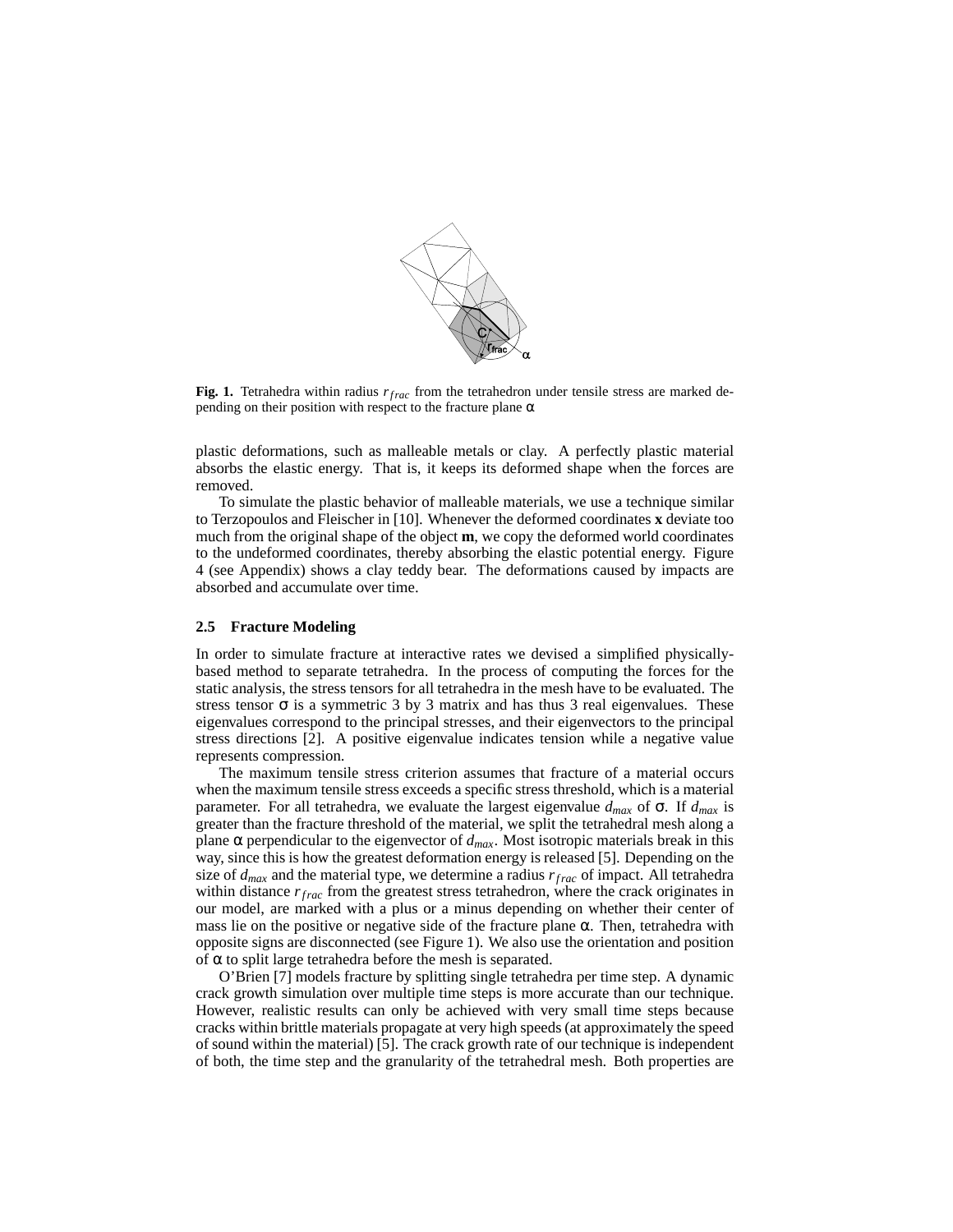crucial if the time step size of the simulator does not permit the computation of a more accurate crack propagation. Moreover, the fact that cracks in homogeneous isotropic materials tend to be locally planar [5] justifies our simplified approach.

### **2.6 Dynamics**

Static analysis can only be performed for supported objects. We therefore anchor our models to a ground plane before forces are applied — just as objects have to be fixed to a workbench before they can be machined. For simulating free floating objects, an anchoring method that captures their motion and dynamics is needed. The standard technique for simulating the dynamics of deformable objects is to integrate Newton's equations of motion using numerical methods like Euler's integration scheme. The equations of motion used in conjunction with the Finite Element method have the following form:

$$
M\ddot{\mathbf{x}} + C\dot{\mathbf{x}} + F(\mathbf{x}) = \mathbf{f}_{\text{ext}},\tag{17}
$$

where the coordinates **x** are functions of time, **x** and **x** their time derivatives, *M* is the mass matrix and *C* the damping matrix [4]. At equilibrium, when  $\mathbf{x} = \mathbf{x}_{eq}$ ,  $\ddot{\mathbf{x}} = \mathbf{0}$  and  $\dot{\mathbf{x}} = \mathbf{0}$ , Eq. 17 becomes Eq. 13. The dynamic equation defines a coupled system of 3*N* ordinary differential equations.

#### **2.7 Hybrid Dynamics**

It is possible to simulate a few hundred elements in real-time using implicit integration of Eq. 17 and the fast Jacobian-computation discussed in Section 3. However, for simulating even larger models efficiently, we have devised a hybrid dynamics approach. The key idea is to separate rigid body dynamics from internal effects such as vibration and fracturing. We evaluate elastic forces only during collision events while treating the body as rigid otherwise. This is a reasonable simplification for stiff materials. As discussed previously, the natural frequencies of stiff materials tend to be much higher than rendering frame rates, and these vibrations are quickly damped. Therefore, this approximation has little impact on the visualization. Malleable materials that absorb the deformation energy of collisions can also be modeled using this simplification if we assume that all deformations occur at the instant of contact.

We treat free-floating objects as rigid bodies and compute their dynamic behavior using rigid body dynamics based on explicit Euler integration [12]. Each rigid body has four state variables, its position  $\mathbf{x}_{cm}$ , its center of mass velocity  $\mathbf{v}_{cm}$ , its rotational orientation *A*, and, its angular velocity ω. In general, these states can be initialized according to specific user inputs or according to simulation objectives. In the case where a new rigid body can also be generated due to a fracture, the state of all elements in the child components are initialized based on the previous state of the parent object. Each child's state variables are initialized as follows:

$$
\mathbf{v}_{cm}^{0} = \mathbf{v}_{cm}^{p} + \omega^{p} \times (\mathbf{x}_{cm} - \mathbf{x}_{cm}^{p})
$$
  
\n
$$
\omega^{0} = \text{Identity}
$$
\n
$$
\omega^{0} = \omega^{p}
$$
\n(18)

where the superscript *p* indicates a state value of the parent body.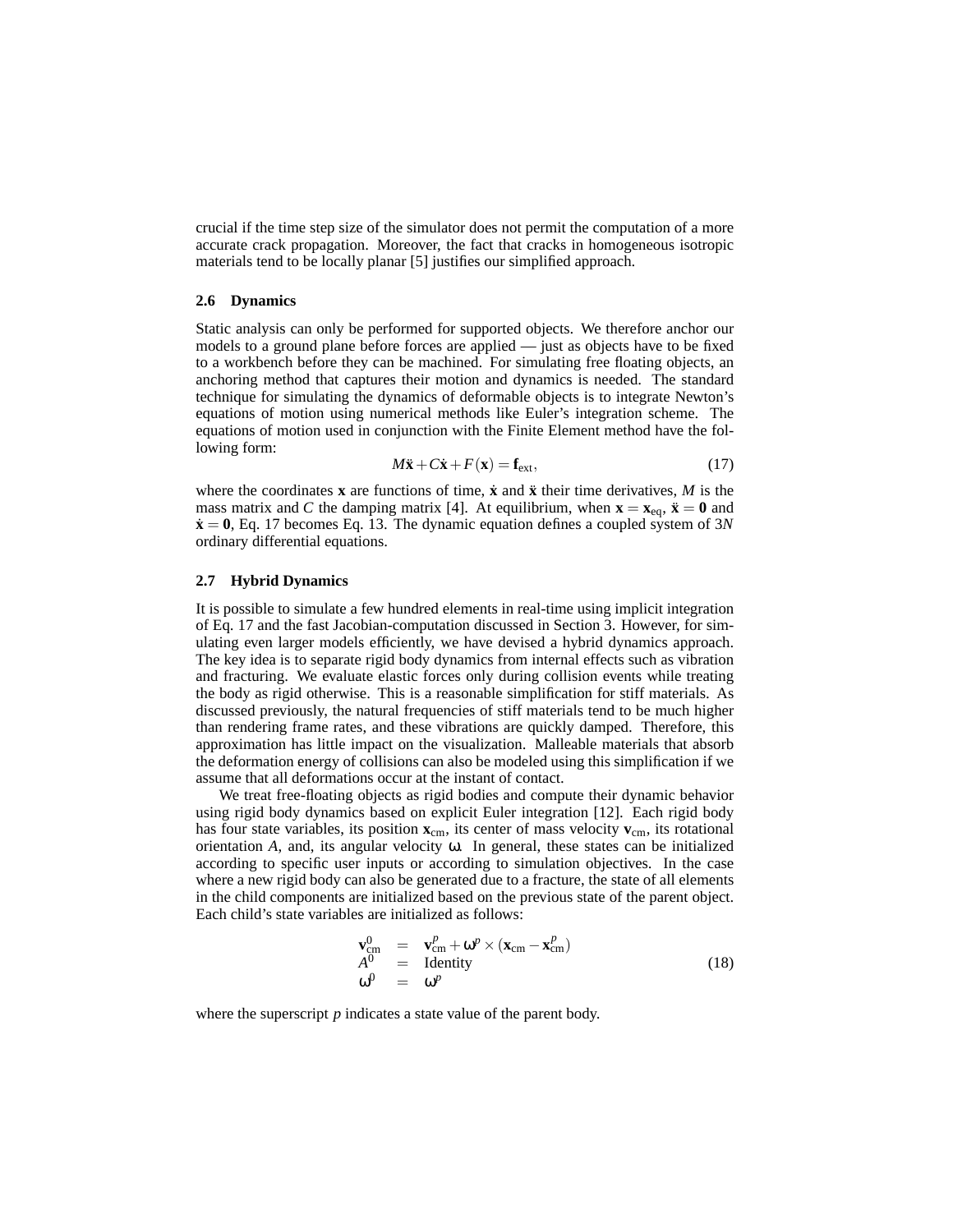

**Fig. 2.** Only tetrahedra within radius *rcoll* from collision point *P* are deformed. All other tetrahedra are fixed and support the object for a static analysis

#### **2.8 Collision Response**

Whenever a collision occurs, the effect of the impact force **F** on the body is evaluated. Here, our method deviates from a pure rigid body simulation. As a first step, we compute the deformation caused by the collision force using Eq. 13. In rigid body dynamics, the change in impulse ∆**j** is computed rather than a collision force. We evaluate the force as  $\mathbf{F} = \Delta \mathbf{j}/\Delta t$ , where  $\Delta t$  is a simulation parameter representing the duration of the impact. For a static analysis, the body must be anchored. We fix the positions of all tetrahedra that are further away from collision point *P* than a distance *rcoll* (see Figure 2). The radius *rcoll* is a user-specified simulation parameter that is typically defined as fraction of the size of the rigid body. Anchored tetrahedra model the effect of the body's inertia.

Once the deformed coordinates are determined, the stress tensors and fracture planes can be computed as described in Section 2.5. After the fracture process, the old body is deleted and one or more child bodies are generated, depending on whether the body gets disconnected. These new bodies inherit dynamic properties from their parent body via Eq. 18.

#### **2.9 Collision Detection**

Performing real-time collision detection between deformable rigid bodies proves challenging for a variety of reasons. Vertex positions within a single rigid body are constantly changed as the body is deformed by collision forces. This dynamic characteristic of the data limits possibilities for precomputing efficient data structures. It also creates a potential for intra-object collisions. Furthermore, the rigid bodies in our system are rarely convex, which limits the use of common closest-feature tracking algorithms. Finally, as new bodies are generated by the fracture algorithm, the faces of the new rigid body are in close proximity to the faces of the parent body. Thus, even though the bodies are not in contact with one another, boundary hierarchy algorithms will likely have to traverse the data to each of its leaf nodes and check each pair of neighboring faces for intersection. Bounding hierarchies are efficient when the rigid bodies are separated, but cumbersome during the fracture process, when bodies tend to be closely aligned along irregularly shaped interfaces.

To determine regions of possible collision, we divide our model space into a regular three-dimensional grid, and then walk through all of the rigid bodies, marking each grid cell with the rigid bodies that lie inside. For cells containing multiple rigid bodies, we look for intersections between the vertices of one body and the tetrahedral subvolumes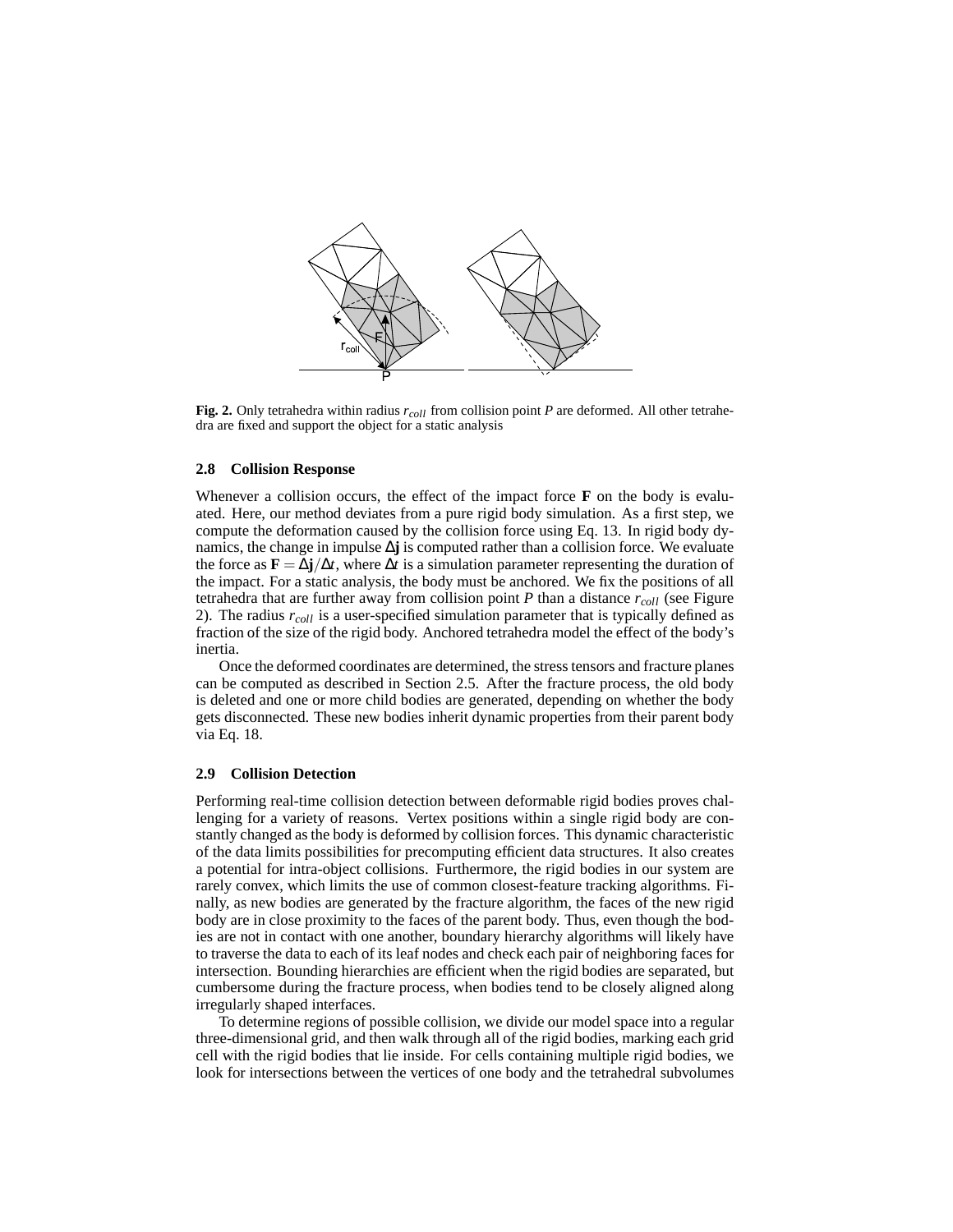of the other bodies. In practice, the cost of this method does not vary substantially as the positions of the bodies are changed.

The algorithm has two primary shortcomings. First, by only checking for vertextetrahedra intersections, it is possible to miss some collision events, such as edge-edge collisions. Furthermore, it ignores intra-object collisions, which occasionally result from substantial model deformation.

## **3 Implementation**

For real-time simulation, fast computation of the core procedures of the Finite Element method is crucial. We have achieved a ten-fold speedup by taking advantages of special properties of the strain and stress tensors.

#### **3.1 Forces**

Most of the computing time is spent within the computation of the nodal forces  $\mathbf{f}_i$  based on their actual coordinates  $\mathbf{x}_i$  in Eq. 9. A direct implementation requires  $4 \times 4 \times 3 \times 3 \times 3$  $2 = 288$  multiplications. We reduce this number dramatically by first splitting the sum into two parts, the evaluation of  $4 \times 4$  weights

$$
\mathbf{W} = \beta \mathbf{G} \sigma \mathbf{G}^{\mathrm{T}} \beta^{\mathrm{T}} \tag{19}
$$

with **G** as defined in Eq. 10, and the computation of the force components:

$$
\mathbf{f}_i = \frac{\text{vol}}{2} \mathbf{W} \mathbf{x}_i \tag{20}
$$

Fist we note that the  $f_i$  are independent of the undeformed position and the orientation of the tetrahedron, which means that we can make  $[\mathbf{m}_1, \dots, \mathbf{m}_4]$  lower triangular via a rotation (as determined by a QR decomposition). This causes  $\beta_{00}$ ,  $\beta_{01}$  and  $\beta_{10}$ to be zero. Then we precompute all products  $\beta_{i,j}\beta_{k,l}$ . By taking advantage of the symmetry in Eq. 19 and the zero entries, only 45 values need to be computed and stored. This computation can be performed before simulating, or whenever a new tetrahedron is generated.

Second, because the stress tensor is symmetric, we have  $w_{ij} = w_{ji}$ . The fact that  $β_{00}$ ,  $β_{01}$  and  $β_{10}$  are zero cancels out most of the addends in Eq. 19. By unrolling all the loops, and making use of the above observations, we achieved a speedup of 10.

#### **3.2 The Jacobian**

For static analysis as well as for implicit integration in a dynamic analysis, the Jacobian *J* of *F* is needed. The 3*N* by 3*N* matrix *J* can be computed by adding the local 12 by 12 matrices  $J_e$  of each element. Also, if during the simulation tetrahedra are deleted or generated by the fracturing process, their matrices can be subtracted and added dynamically to the global matrix *J*. The components of *J<sup>e</sup>* are

$$
f'_{ij} = \frac{\partial f_{ij}}{\partial x_{rs}},\tag{21}
$$

where  $f_{ij}$  is the *j*th component of the force vector at the *i*th node of tetrahedron *e* and  $x_{rs}$ is the *s*th component of the deformed coordinate of node  $r$  ( $i, r \in 1...4$  and  $j, s \in 1...3$ ).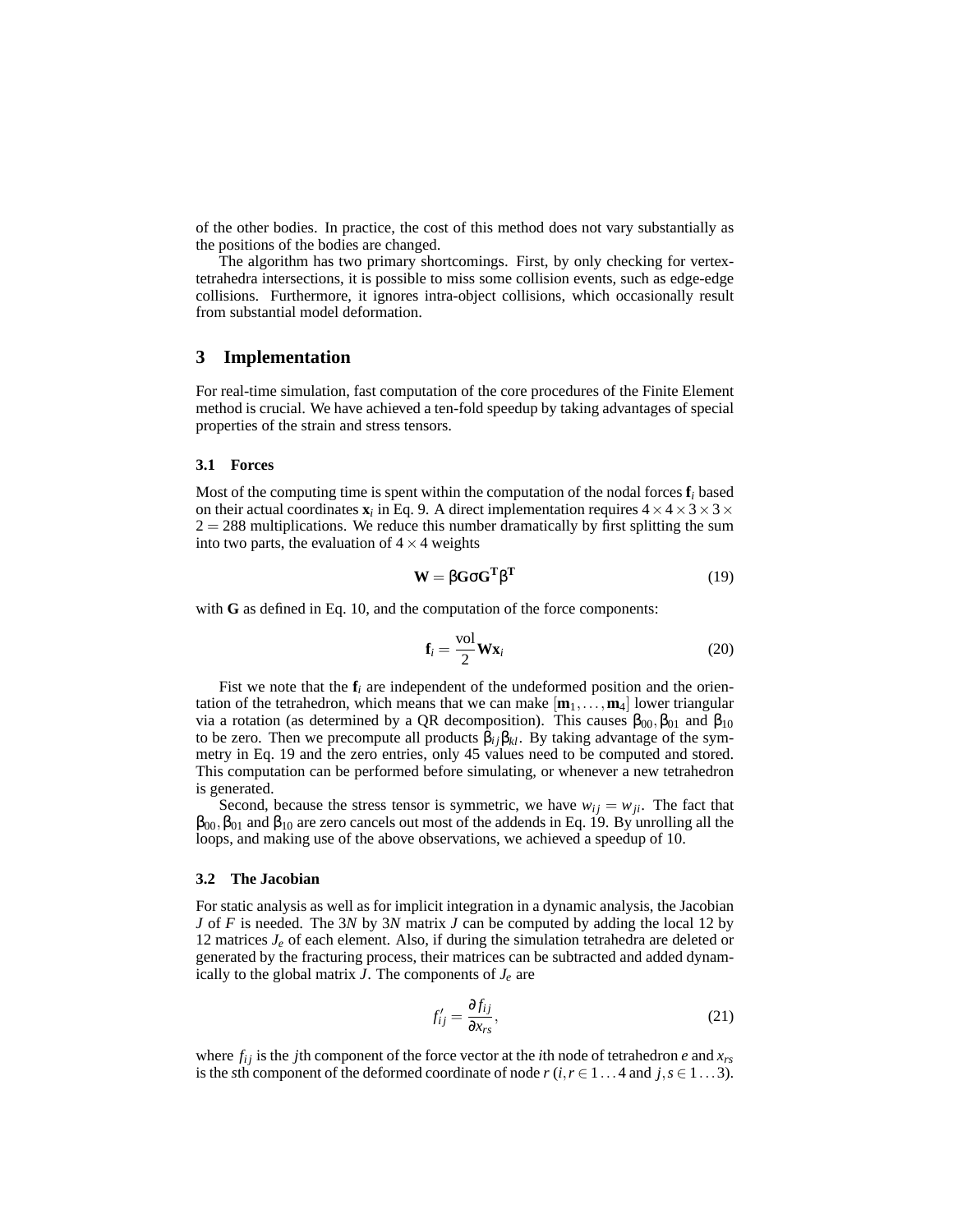The derivatives of the weights with respect to  $x_{rs}$  are

$$
\mathbf{W}' = \beta \mathbf{G} \sigma' \mathbf{G}^{\mathrm{T}} \beta^{\mathrm{T}},\tag{22}
$$

where  $\sigma'$  is the the derivative of the stress tensor with respect to  $x_{rs}$ . For derivatives of the forces we get

$$
f'_{ij} = \frac{\text{vol}}{2} (\mathbf{W}' \mathbf{x}_i + \mathbf{W} \mathbf{x}'_i)
$$
 (23)

Since both  $\sigma'$  and  $W'$  are symmetric, the acceleration methods discussed in the previous section can also be applied to computation of the entries of *J*, and likewise results in a ten fold speedup.

## **4 Results**

The following examples demonstrate that with our hybrid simulation technique, malleable and brittle objects can be animated in real-time without significant loss of realism. All animations are computed with rates in the range of 5 to 10 frames per second on an SGI Octane 2 (R12000, dual 400 MHz). The integration of the rigid body equations takes between 10 to 20 milliseconds per time step in all the examples. The time to compute deformation and fracture depends on the number of tetrahedra in the object and for our models (1000 - 4000 tetrahedra) varies between 10 and 80 milliseconds. The real-time system can also dynamically texture exposed surfaces without substantially impacting the frame rate. A video demonstration in AVI format can be downloaded from our webpage at graphics.lcs.mit.edu/simulation.

## **4.1 Vase**

The frames from the animation sequences shown in Figure 3 (see Appendix) demonstrate brittle fracture of a china vase composed of 1440 tetrahedra striking the ground. Because of the material properties of the object, the vase fractures with only minimal deformation. Cracks grow instantaneously and separate the body into multiple new objects. The velocities and angular momenta of these objects are derived from the state of the original object as described in Section 2.7. Pictures (a) and (b) of Figure 6 show internal tensile stresses in shades of red.

## **4.2 Clay Teddy**

Figure 4 shows a teddy bear modeled with 3747 tetrahedra. It is made of soft clay that deforms at the instant of impact. The deformations are computed as the static response to collision forces, which are absorbed by the material. After several hits (a), the bear's shape (c) deviates substantially from the undeformed model (b).

### **4.3 Cinder Blocks**

Our third example demonstrates a real-time collision detection sequence in which one cinder block is dropped onto another (see Figure 5. Each block is modeled with 824 tetrahedra. Our system renders solid textures to the exposed surfaces of the blocks, dynamically generating new textures as additional faces are exposed by the fracture process. Figure 6(c) shows the internal stresses at the moment of impact.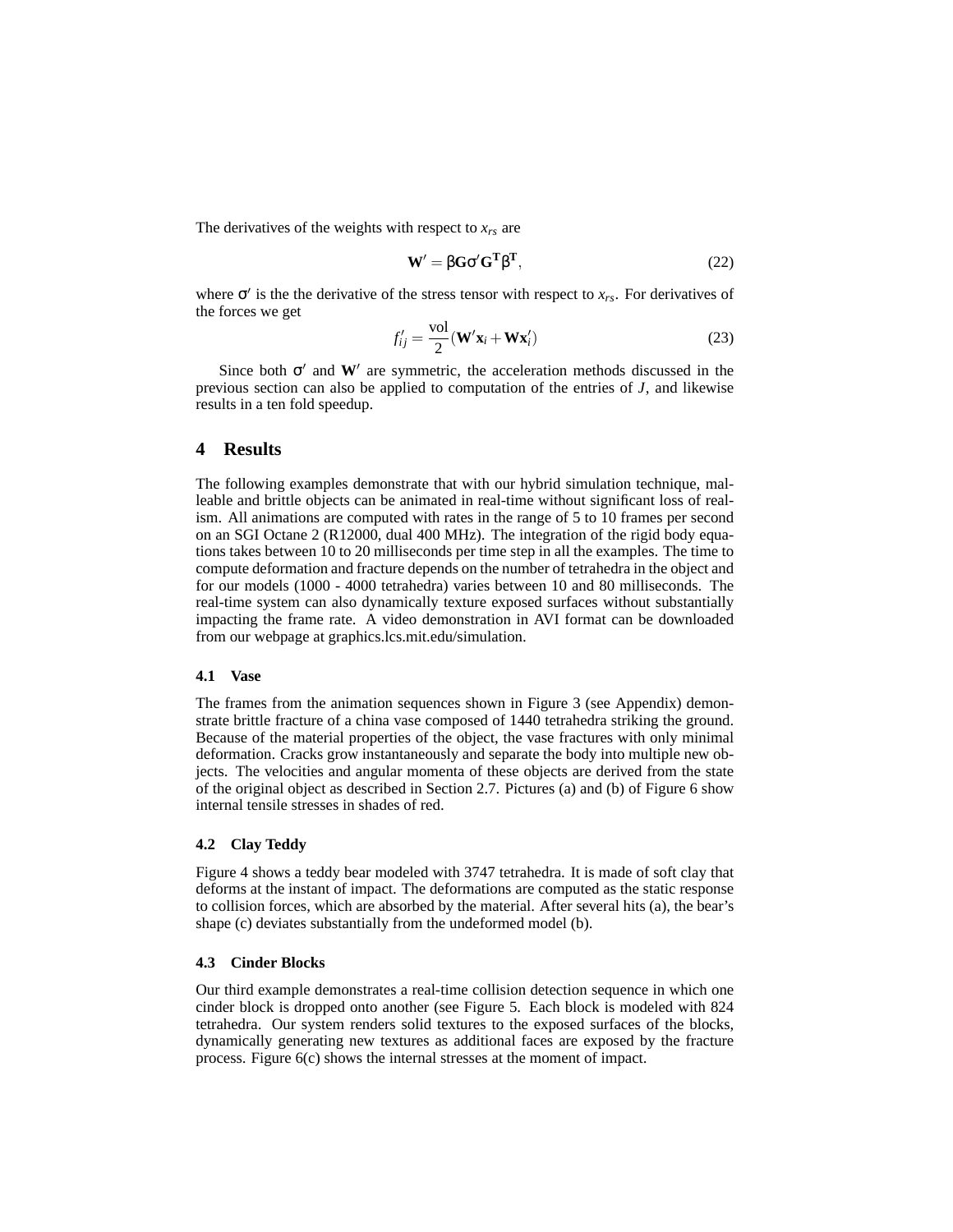## **5 Conclusions**

We have described a fast method for simulating the deformation and fracture of malleable and brittle objects in real time. By employing a hybrid simulation strategy that alternates between a rigid body dynamics simulation and a continuum model at the point of impacts, we are able to compute robust solutions to otherwise stiff system equations. Our continuum model finds the static equilibrium of the system after all the initial transient behavior has settled out. The added information provided by this solution allows us to compute plausible deformations and fracturing of an interesting class of plastic and brittle materials.

One limitation of our system is that it only considers deformation and fracture behaviors at the instant of contact. We have also found that the problem of real-time collision detection for object in a near-contact state along a significant boundary, such along a fracture line, is at least as time-consuming as the system simulations. Furthermore, appropriate collision responses are extremely important in judging the realism of an animation.

We are excited by the performance of our current system and we are investigating a range of applications that might benefit from simulation approach. We are planning to use our system in a real-time sculpting environment, within which we are hoping to incorporate more dynamic simulation capabilities.

#### **References**

- 1. D. Baraff and A. Witkin. Large steps in cloth simulation. In *Computer Graphics Proceedings*, Annual Conference Series, pages 43–54. ACM SIGGRAPH, August 1998.
- 2. K. J. Bathe. *Finite Element Procedures in Engineering Analysis*. Prentice-Hall, New Jersey, 1982.
- 3. T. J. Chung. *Applied Continuum Mechanics*. Cambridge Univ. Press, NY, 1996.
- 4. R. D. Cook. *Concepts and Applications of Finite Element Analysis*. John Wiley & Sons, NY, 1981.
- 5. E. E. Gdoutos. *Fracture Mechanics*. Kluwer Academic Publishers, Netherlands, 1993.
- 6. S. F. Gibson and B. Mitrich. *A survey of deformable models in computer graphics*. Technical Report TR-97-19, Mitsubishi Electric Research Laboratories, Cambridge, MA, 1997.
- 7. J. F. O'Brien and J. K. Hodgins. Graphical modeling and animation of brittle fracture. In *Computer Graphics Proceedings*, Annual Conference Series, pages 287–296. ACM SIG-GRAPH, August 1999.
- 8. C. Pozrikidis. *Numerical Computation in Science and Engineering*. Oxford Univ. Press, NY, 1998.
- 9. J. Smith, A. Witkin, and D. Baraff. Fast and controllable simulation of the shattering of brittle objects. *Computer Graphics Interface*, pages 27–34, May 2000.
- 10. D. Terzopoulos and K. Fleischer. Modeling inelastic deformation: Viscoelasticity, plasticity, fracture. In *Computer Graphics Proceedings*, Annual Conference Series, pages 269–278. ACM SIGGRAPH, August 1988.
- 11. D. Terzopoulos and A. Witkin. Physically based models with rigid and deformable components. *IEEE Computer Graphics & Applications*, pages 41–51, November 1988.
- 12. A. Witkin and D. Baraff. Physically based modeling: Principles and practice. *SIGGRAPH Course notes*, August 1997.
- 13. Y. Zhuang. *Real-time Simulation of Physically Realistic Global Deformation*. Ph. D. thesis of Univ. of California, CA, 2000.